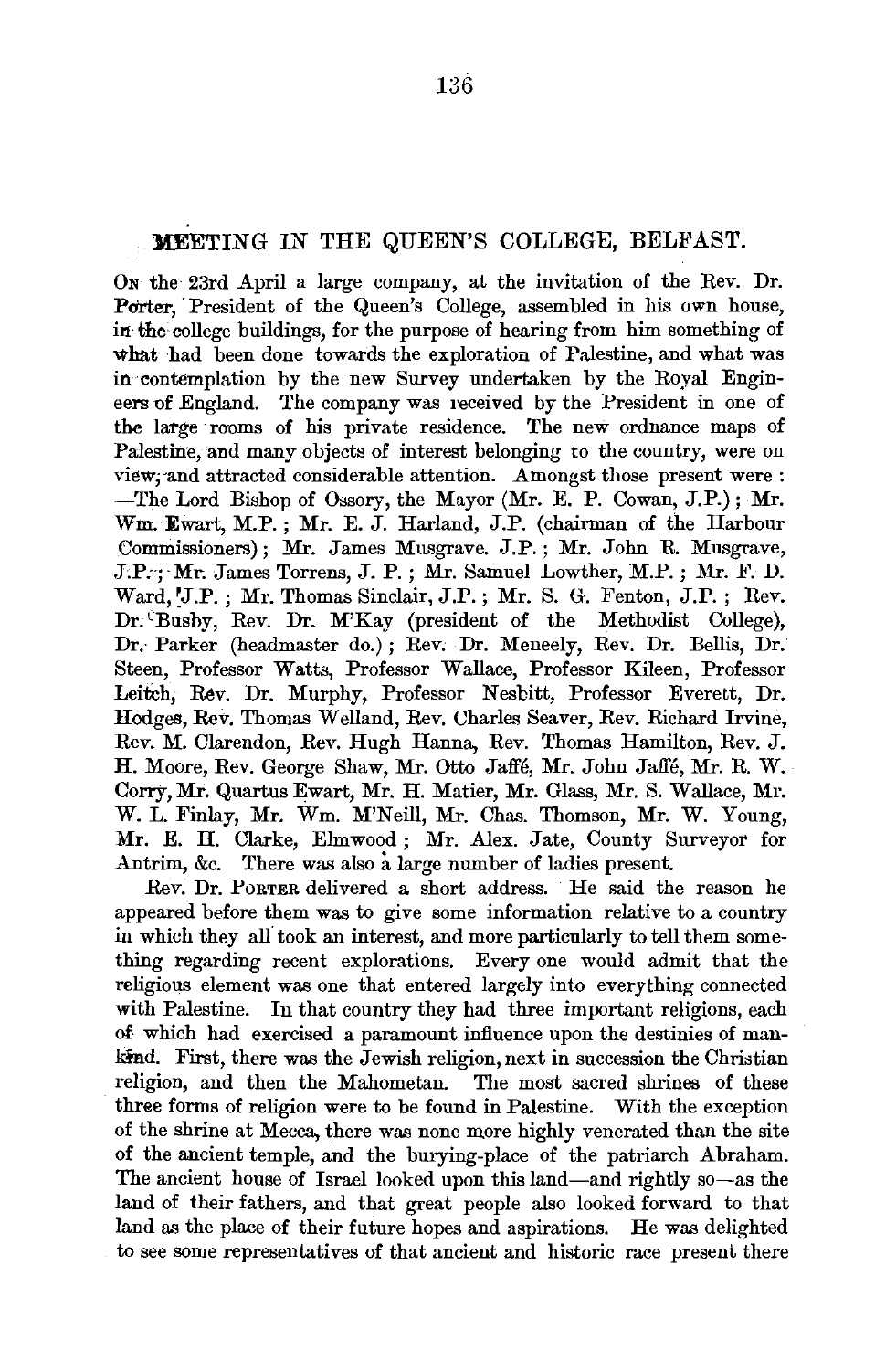in their midst that afternoon. With regard to the Christian religion, and its connection with Palestine, he need. say but little, as many places there were held sacred by every section of the Christian Church. They had only to mention the names of Jerusalem, Bethlehem, Bethany, Nazareth, or the Jordan to call forth affection and sympathy, as they were places round which they cling, and ever must cling. Palestine was interesting historically. Some of the earliest chapters of the world's history opened up before them in connection with that country. After referring to some of the early events mentioned in the Bible connected with this land, the speaker went on to refer to the Canaanitish tribes who, he said, had been discovered to possess a literature, and a language of their own. The Hittites exercised more than an ordinary influence, and he believed they were the inventors of the alphabet that had been ascribed to the Phcenicians. All the places throughout Palestine had an important bearing on Roman history. The physical aspect of the country was also of great interest to the student, the surface formation being the most unique in the world. After explaining the position and physical bearings of the River Jordan, the president referred to the architectural wonders of the country. He called attention to the huge stones which were used in many of the buildings, and the difficulties that must have been experienced in getting them placed. He himself had seen some specimens which were computed to weigh some 1,250 tons. These would be difficult to manage ; but he supposed if Mr. Harland had them down at the Queen's Island, he could find some means of lifting them. Some very large stones were placed 100 feet from the. ground, and as there were some engineers present that evening, perhaps they could explain the process by which they were got to that position. Palestine was the mother of commerce. Tyre and Sidon were great cities; they were the London and Liverpool of the world then ; and perhaps Beyrout might be compared to Belfast. These cities did a great timber trade, but he could not say whether any of it had found a place in the composition of the White Star Line. They were also famous for manufactures and arts. Linen may have found a place there -that linen which was perfected by the looms of Belfast, of which trade Mr. Ewart might be regarded as the representative. Such being some of the objects of interest presented in Palestine, he would ask what was being done at present to develop them, or give the public more knowledge of what the land possessed. The exploration scheme had done a great deal, it had thrown a flood of light upon its archaeological and physical qualities, and other matters of great interest in that wonderful country. Great changes had recently taken place. The ordnance survey of Jerusalem had been executed just as thoroughly as that of any part of our own country, and that by the Royal Engineers. It was gratifying to find the attention of the Government being drawn to this Survey, and these men giving their time to such an important work. The Americans tried to survey a portion of the land, but they disputed amongst themselves, and the company was broken up. As to what would be done in future, he might say that a meeting was held recently, under the chairmanship of the Dean